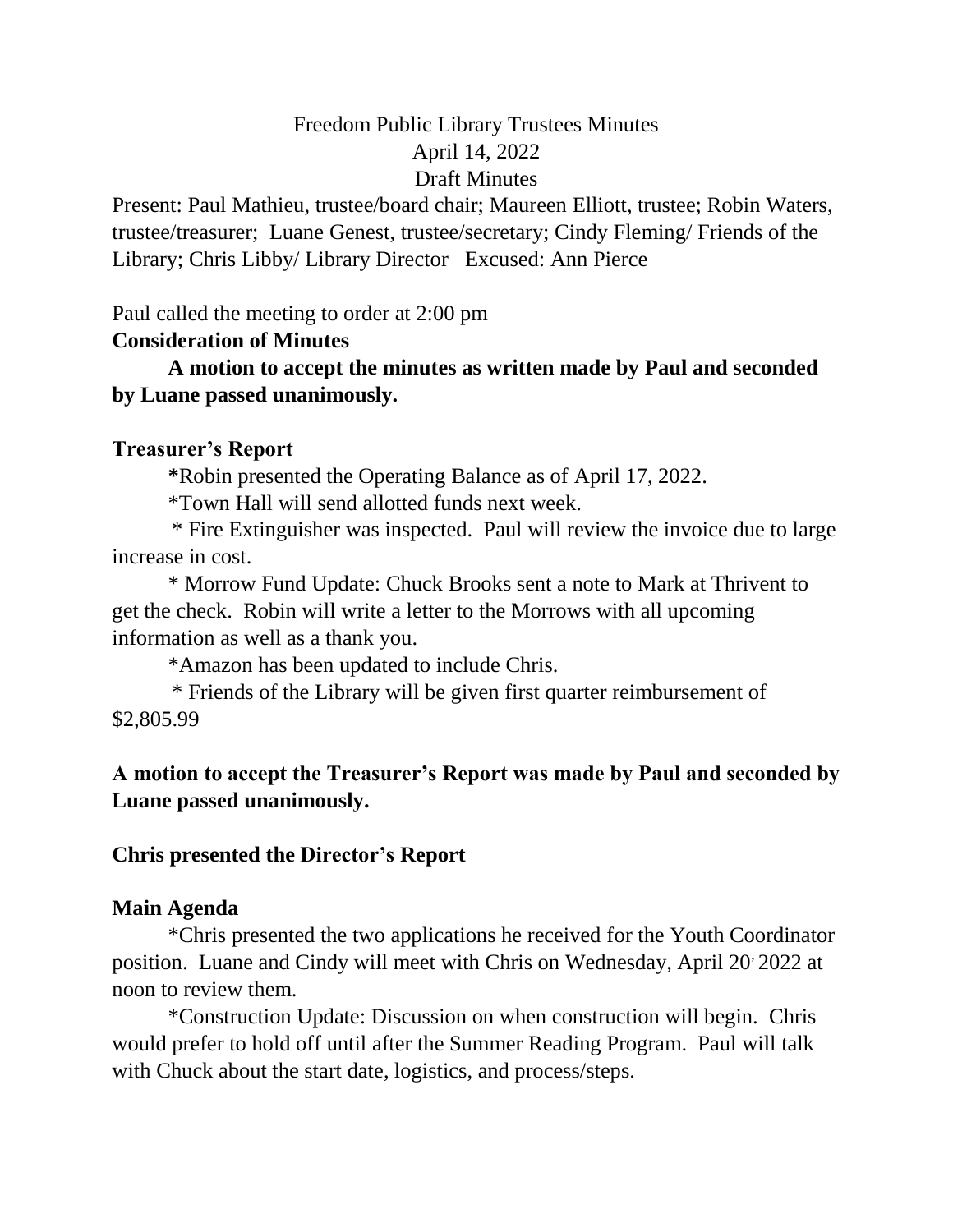\*Friends' Wish List: Chris requested an additional \$500.00 for additions and improvements to the "Library of Things". **A motion to request the additional \$500.00 was made by Paul and seconded by Maureen passed unanimously.**

\*Luane will send an email to Anne Cunningham requesting the additional \$500.00.

### \***A motion to approve the Collection Policy created by Chris was made by Maureen and seconded by Paul passed unanimously.**

\*Chris placed an ad for a new custodian. The closing date is April 29<sup>th</sup>.

\*Ann has requested to attend the NH Library Trustees Association conference on May 10, 2022. A discussion about whether or not funds are included in the budget was held. It was decided that the funds are available in the budget. The cost is \$50.00.

\*Friends of the Library biannual meeting will be held at the Library at 10:00 on April 30, 2022.

\*The Summer Reading Program's theme is "Ocean of Possibilities" Chris discussed changes made to the program from previous years in order to streamline the process.

\*Our next meeting is May 12, 2022 at 2:00.

**A motion to adjourn was made by Maureen and seconded by Luane passed unanimously.**